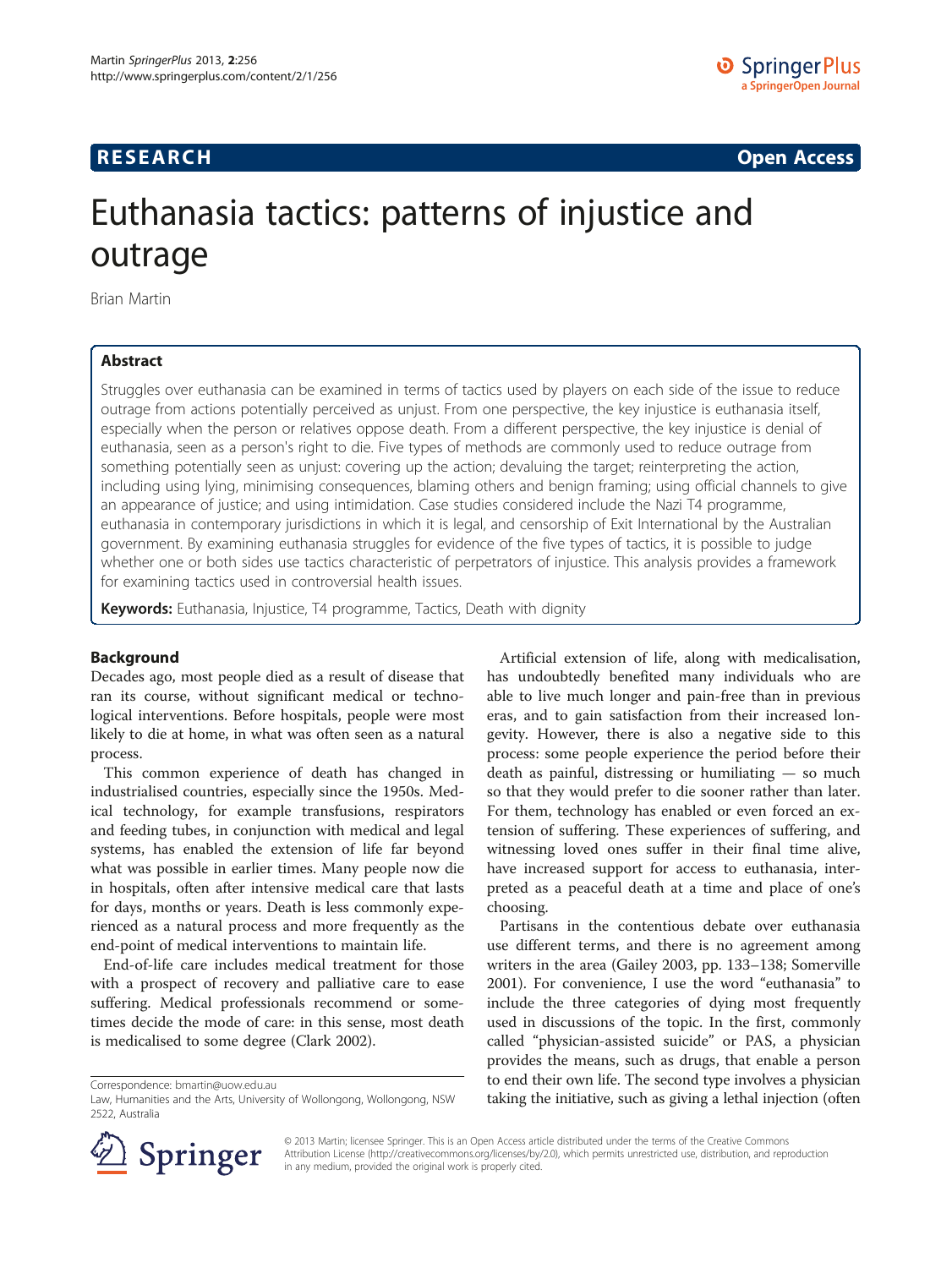called "euthanasia" or "active euthanasia" as distinct from PAS). In the third type, individuals achieve their own desired peaceful death without assistance from others, an act sometimes called "self-deliverance".

Most of the public debate (ProCon.org [2013\)](#page-9-0) and voluminous writing (Yount [2007\)](#page-9-0) on euthanasia approaches it from medical, legal or ethical angles. For example, palliative care doctors and nurses may differ about informed consent or about how effective palliative care can be. When their efforts to reduce suffering hasten death, this is justified through the principle of double effect: as long as the intention is to reduce suffering, interventions are justified (Sulmasy and Pellegrino [1999\)](#page-9-0).

Legislators and courts deal with the legal regulation of end-of-life treatment. In most countries, PAS and active euthanasia are illegal. In a few places — Netherlands, Belgium, Colombia, Luxembourg, Switzerland and the US states of Oregon, Washington and Montana — one or both are legal or permitted in practice (Côté [2012](#page-8-0)). Opponents argue against existing and further legalisation, seeing it as a slippery slope to abuses including killing members of vulnerable groups such as the elderly and people with disabilities (e.g., Smith [1997](#page-9-0)). One of their arguments is that improved palliative care should make euthanasia unnecessary (Jeffrey [2009](#page-8-0)).

A key ethical issue is whether measures taken to hasten death are ever justifiable. Philosophers have examined this in great detail (Battin [2005\)](#page-8-0). Campaigners on both sides of the debate have used ethical claims as rhetorical tools. It is predictable that campaigners present their own stances as ethical and their opponents' stances as unethical.

I approach this contentious issue from a new angle: an examination of tactics used by key players to reduce outrage from ethical violations. The key question is, what do those who assist others to die do to reduce potential outrage over their actions?

In the next section, I introduce a model for examining tactics used by perpetrators of what others potentially perceive as unjust. Following this, I examine euthanasia especially without consent — as an injustice, giving examples of methods used to reduce outrage and ways to counter these methods. A key case study is the infamous Nazi T4 programme. Then I provide a parallel examination of the *denial* of euthanasia as an injustice, again giving examples of methods of reducing outrage and ways to counter these methods. In the conclusion, I sum up the implications of this approach for studying the euthanasia debate and for campaigners who want to oppose one or both injustices involved.

## Outrage management

Few social scientists have made strategy and tactics, as deployed in controversial issues, the focus of attention.

Goffman [\(1970\)](#page-8-0) examined strategic choices in everyday interpersonal behaviour but did not address strategy in public debates. Various authors (e.g., Gorsevski [2004](#page-8-0); Jowett and O'Donnell [2006;](#page-8-0) Mathiesen [2004](#page-9-0); Richardson et al. [1993](#page-9-0)) have addressed strategy in the realm of discourse (mostly fitting into the category of reinterpretation, discussed below), but few have looked beyond this domain, for example at actions of police and courts. James Jasper, in his treatment of everyday strategic dilemmas, commented, "My research on social movements showed me just how little social scientists have to say about strategy" (Jasper [2006,](#page-8-0) p. xii). Jasper's goal was to highlight the complexities of strategic interaction, whereas my purpose here is to examine regular patterns. For this, I turn to studies of outrage against injustice.

Social historian Barrington Moore, Jr. ([1978](#page-9-0)) observed that in every society there is a sense of justice or fairness. Some actions are condemned as unfair, for example one person hitting another without any pretext. Although some ideas about what is unjust are found in nearly every society, others develop in particular times and places. For example, in many places centuries ago, public executions were commonplace and popularly attended, a practice that many people today would find abhorrent.

Whenever an action is seen as unjust, unfair, unethical or otherwise inappropriate, perpetrators risk generating an adverse popular reaction that can go by labels such as outrage, anger, concern, disgust or revulsion. To prevent or reduce such reactions, perpetrators can adopt various tactics. These can be classified into five categories of outrage management (Martin [2007](#page-9-0)):

- cover-up of the action.
- devaluation of the target.
- reinterpretation of the events, including by lying, minimising, blaming and framing.
- using official channels to give an appearance of justice.
- intimidation.

As an example, consider torture. Today it is almost universally condemned, in part due to the efforts of human rights movements. Though every government in the world today officially rejects torture, it is widely practised (Boltzmann Institute of Human Rights [2013](#page-8-0)). Therefore, torturers typically use the following sorts of outrage-management tactics.

- *Cover-up* Torture is invariably carried out in secret.
- *Devaluation* The victims of torture are denigrated, for example as terrorists, subversives or criminals.
- Reinterpretation When allegations of torture are made, perpetrators often lie about the occurrence,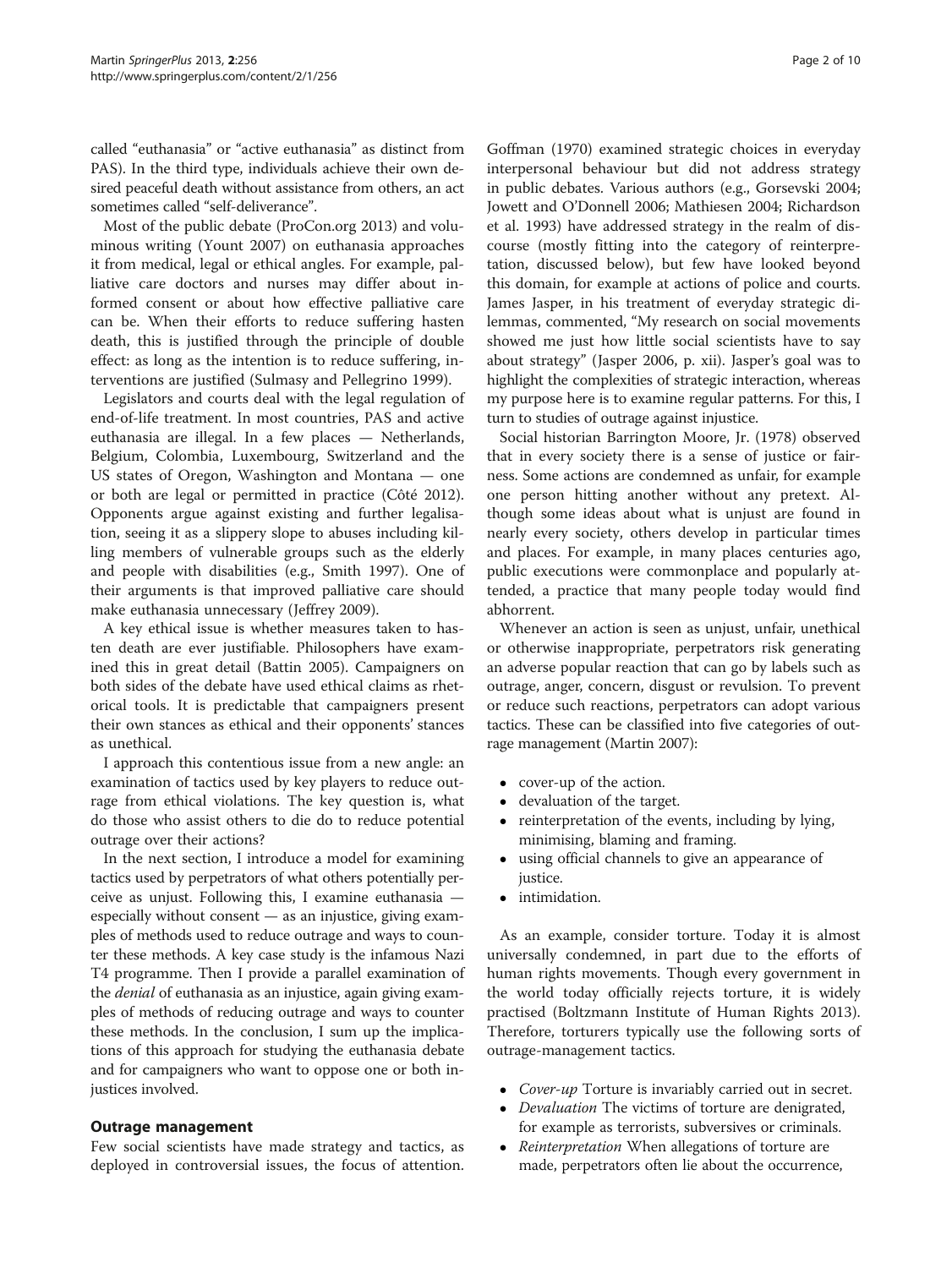scale or identity of victims. They may minimise the harm caused by certain forms of interrogation, such as waterboarding. Senior officials may blame rogue operators. They may say that what occurred is not really torture and use terms like "abuse".

- Official channels When allegations of torture receive public attention, governments sometimes establish inquiries that, through their lengthy and procedural mechanisms, allow public concern to fade.
- Intimidation Victims of torture are commonly threatened with reprisals to themselves or their families if they speak out. Some of those who expose torture, for example whistleblowers or journalists, are threatened.

Every one of these techniques was used in relation to torture at Abu Ghraib prison in Iraq (Gray and Martin [2007](#page-8-0)).

Though the characteristic techniques vary from issue to issue, the same techniques can be observed in diverse injustices, for example censorship (Yecies [2008\)](#page-9-0), defamation (Gray and Martin [2006\)](#page-8-0), sexual harassment (McDonald et al. [2010\)](#page-9-0), corporate disasters (Engel and Martin [2006\)](#page-8-0), treatment of refugees (Herd [2006](#page-8-0)) and genocide (Martin [2009\)](#page-9-0). Therefore, it seems plausible to look for these methods of reducing outrage in the case of euthanasia.

Note that in many issues there are competing injustices or competing ethical considerations. In the case of torture, for example, the torture itself can be seen as cruel, but the competing injustice is failure to extract timely information from the person tortured — if indeed that is the point of the torture. The analysis of tactics can apply in either direction, but typically one side has far more power than the other  $-$  a torturer has vastly more power over the person tortured — and powerful perpetrators usually have a greater capacity to use techniques to reduce outrage, especially official channels and intimidation.

It is also worth noting that different people react differently to any given event. To speak of public outrage from an action implies outrage by some significant proportion of the population. For example, the My Lai massacre — killing of hundreds of Vietnamese civilians by US troops in 1968 — was seen as many as despicable, but significant numbers of US soldiers and civilians saw it as justifiable or even laudable (Kelman and Lawrence [1972;](#page-8-0) Opton [1972\)](#page-9-0). Nevertheless, the likelihood of adverse reactions was significant enough for soldiers, commanders and politicians to use all five methods of reducing outrage (Gray and Martin [2008\)](#page-8-0).

This same divergence of responses is a characteristic feature of the euthanasia debate, which has evoked strong emotional responses for decades. To apply the

outrage-management framework, the basic approach is to examine the actions taken that might prevent or reduce outrage from an action potentially seen as unjust. This can be done when there is a divergence of responses to an action, but with the extra dimension of looking at tactics used in relation to both euthanasia and its denial.

# Euthanasia as an injustice: tactics and counter-tactics

When many people see euthanasia as bad — for example, as a denial of the right to life or simply as murder — then it is to be expected that perpetrators will take steps to reduce adverse reactions.

Consider first the notorious Nazi T4 programme, commonly called the euthanasia programme, seen as so outrageous that it stigmatised all forms of euthanasia for decades. The Nazi programme of killing people with disabilities was authorised by Hitler in 1939 and officially halted in 1941. Unknown to most, the children's killing programme was exempted from the halt decree; furthermore, killings continued locally until the end of World War II.

Some might say that to refer to the T4 programme as euthanasia is completely inappropriate: there was no compassionate intention as the Nazis tried to suggest by using the euphemisms "euthanasia" and "mercy death" (Friedlander [1995,](#page-8-0) p. xxi), but simply a programme of killing given a deceptive patina of legitimacy. Whatever one's assessment of the Nazi programme, it can be analysed in terms of tactics used by the perpetrators to reduce outrage. It is worthwhile to learn from the tactics in the Nazi case in order to set up and assess responsible euthanasia processes, namely ones that do not rely on the same sorts of tactics.

## Cover-up

The Nazi programme was not publicly announced or explained. Quite the contrary: "Immense pains were taken to keep T–4's operations covert" (Burleigh [1994](#page-8-0), p. 162). To run the programme, the obscure agency KdF (Chancellery of the Führer) was chosen because of its small size and low visibility (Friedlander [1995,](#page-8-0) p. 40).

Though the programme was classified top secret, many knew about it, notably doctors involved. They were perpetrators and aided in the cover-up. They hid their actions from those most likely to be disturbed by and protest against the killings, including relatives, members of the Catholic Church, and foreign populations (Aly [1994,](#page-8-0) pp. 29–32). After public protest led to the closing of two killing centres, transit institutions were created to add greater secrecy to the process (Friedlander [1995](#page-8-0), p. 108).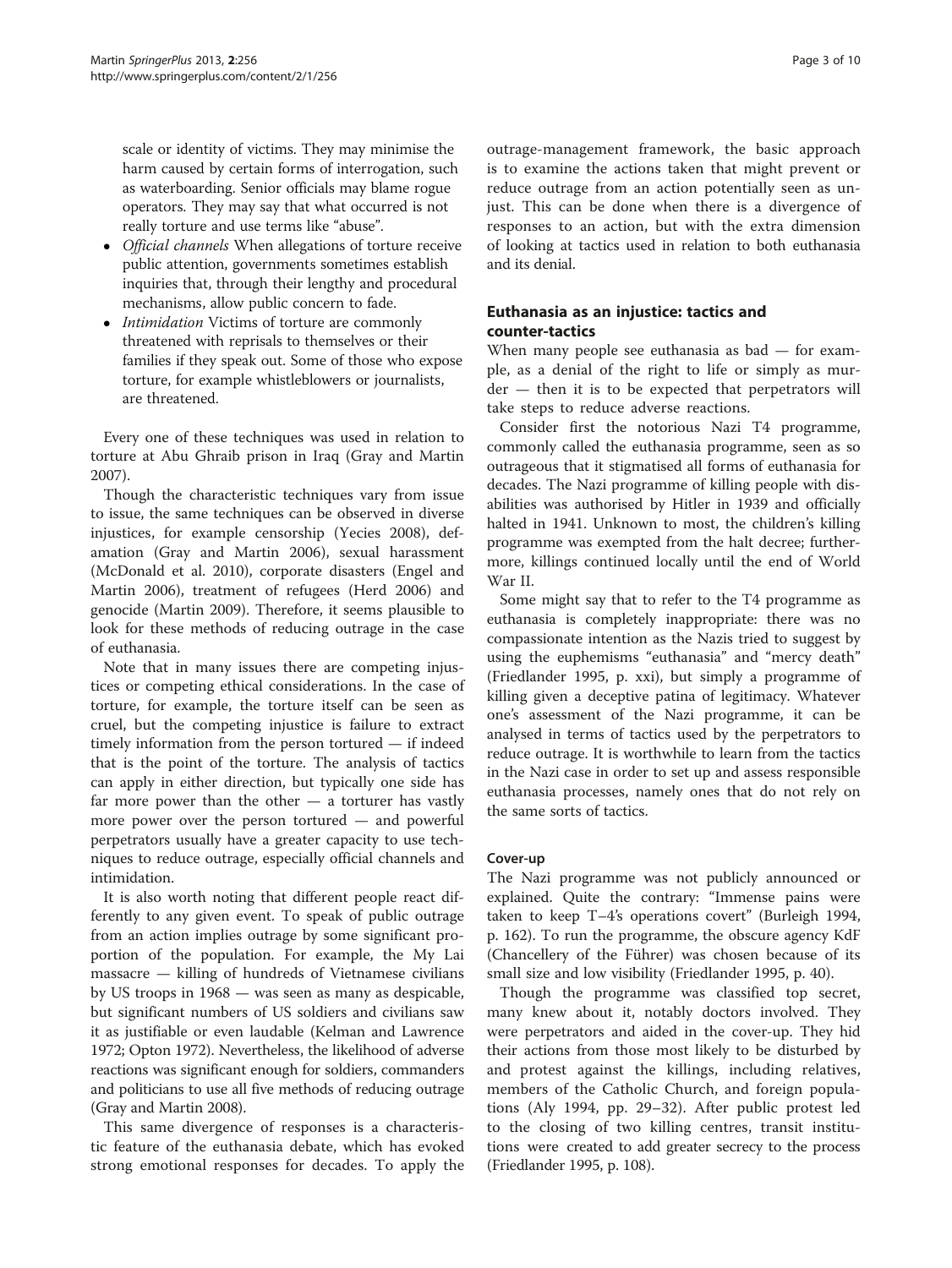## Devaluation

Under Nazi rule, people with disabilities were commonly labelled "idiots," "crazies" and "cripples." Perpetrators used the expression "life unworthy of life" (Friedlander [1995](#page-8-0), p. xxii). The eugenics movement, strong in Germany as well as some other countries, devalued anyone deemed to have defective genes (Proctor [1988\)](#page-9-0). The Nazis produced propaganda films devaluing people with disabilities (Burleigh [1994](#page-8-0), pp. 183–219). For example, the 1936 film Erbkrank was intended "to criminalise, degrade and dehumanise the mentally and physically handicapped so as to justify compulsorily sterilising them" (Burleigh [1994,](#page-8-0) p. 183). Devaluation, at a psychological level (Bandura [1986,](#page-8-0) pp. 375–389), also helped enable the killings.

## Reinterpretation

Language is the most obvious part of reinterpretation: as noted, the Nazis used the terms "euthanasia" and "mercy death" to describe the killings, which otherwise would be called murder. Another reinterpretation technique was to rationalise killings by saying that people in institutions were expensive drains on the Nazi state when facilities were needed for injured soldiers.

Outright lying was another standard reinterpretation technique. For example, patients from institutions were transferred to other centres for killing, with guards in white coats in attendance to make it seem like a medically supervised process. Parents were told that their children were being sent to special centres where they would receive better treatment. Relatives were sent death certificates with false information about the cause of death (Burleigh [1994,](#page-8-0) pp. 105, 151; Friedlander [1995](#page-8-0), pp. 85, 98–106). To disguise the central direction of the programme, physicians and administrators used pseudonyms (Friedlander [1995](#page-8-0), p. 103). Lying can serve as a form of cover-up; it fits within the category of reinterpretation when relatives knew that something had happened — death of a loved one — but were deceived about how and when it occurred.

## Official channels

The programme was never given legal approval; Hitler refused this because the German people would not support it (Friedlander [1995,](#page-8-0) p. 154). Instead, Hitler wrote a letter privately authorising the programme and this letter was used to win over some participants (Burleigh [1994](#page-8-0), pp. 112–113; Friedlander [1995,](#page-8-0) pp. 67, 154). A formal meeting served to win over sceptical legal professionals (Burleigh [1994,](#page-8-0) pp. 172–173; Friedlander [1995](#page-8-0), p. 122).

In August 1941, Hitler halted the programme, but this official response to protest was deceptive. The "halt" only applied to killing centres and did not apply to children. T4 continued, with physicians killing adults using starvation and injections (Burleigh [1994](#page-8-0), p. 180; Friedlander [1995](#page-8-0), p. 154).

It was only after the war that official channels, namely courts, were used against the perpetrators. After 1947, the German Federal Republic judiciary mostly made decisions that allowed T4 participants to rejoin German professions, for example by terminating trials, acquitting defendants or giving lenient sentences (Bryant [2005,](#page-8-0) p. 218).

## Intimidation

Speaking out against Nazi policies was always risky. Parents who refused permission for their children with disabilities to be sent away were threatened with being sent to work camps or having all their children taken into state custody (Burleigh [1994,](#page-8-0) p. 166; Friedlander [1995](#page-8-0), pp. 59–60). After Bishop Galen's sermon condemning the T4 programme (discussed later), ordinary Germans found to possess, circulate or discuss the sermon were subject to reprisals including losing jobs, being sent to concentration camps or execution (Burleigh [1994,](#page-8-0) pp. 178–180).

The perpetrators of the Nazi T4 programme thus relied on all five types of tactics to reduce outrage — a very strong indication of the potential for popular outrage about the programme. This is exactly what is to be expected using this analysis of tactics: when powerful perpetrators anticipate resistance, they are likely to use a range of tactics that reduce outrage.

What then about challenging the programme? Methods of doing this can be categorised into five types of counter-tactics to the five types of outrage-reduction tactics.

## Exposure

The key to challenging cover-up is to get information to receptive audiences. Information about the T4 programme gradually leaked out via observations and inferences by relatives and local people (Burleigh [1994](#page-8-0), pp. 162–164; Friedlander [1995,](#page-8-0) p. 111). The breakthrough event was a 1941 pastoral letter by Clemens August von Galen, bishop of Münster, which was reprinted and widely distributed throughout Germany (Burleigh [1994](#page-8-0), p. 178; Friedlander [1995,](#page-8-0) p. 115).

## Validation

To challenge devaluation, the victims needed to be conceived as humans with lives worth living. Von Galen ([1941\)](#page-9-0), referring to the targets of the T4 programme, said "we are dealing with human beings, with our neighbours, brothers and sisters," describing them positively in terms of vital relationships. (Incidentally, von Galen was far less vocal about the value of Jewish lives [Griech-Polelle [2001\]](#page-8-0)).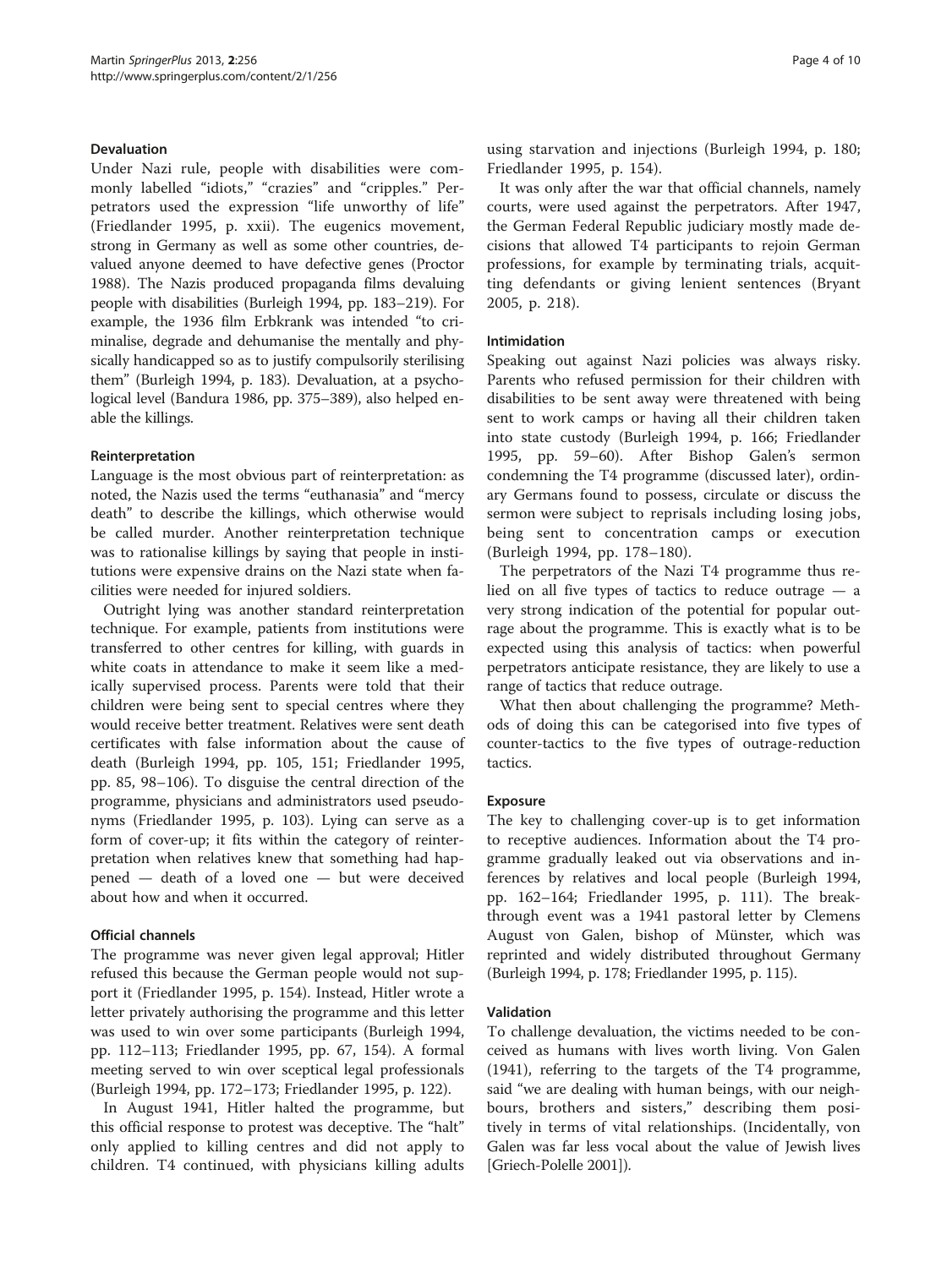## Reframing

To counter techniques of lying, minimising, blaming and framing, the programme had to be named as an injustice, namely killing pure and simple. One asylum director, Heinrich Hermann, used the word "killing" in criticising T4 to visiting euthanasia planners, who were disconcerted by the direct language: "These institutional murderers with civil servant status were not equal to a confrontation with the naked word 'killing'" (Aly [1994](#page-8-0), p. 34).

## Mobilisation

There are two ways to respond to official channels used to give a deceptive appearance of justice. One is to avoid or discredit the official channels. In the long term, discrediting the Nazi regime accomplished this, so much so that virtually any Nazi policy was discredited by association. The other response is to not rely on official channels for redress but instead to mobilise support among the public, for example by talking to individuals, publicising the issues, holding private or public meetings, forming networks and groups, and making public protests.

For many months prior to von Galen's pastoral letter, various individual opponents of T4 — especially church people — wrote letters to or had meetings with government officials, such as the Ministry of Justice, but this insider approach achieved little (Burleigh [1994](#page-8-0), pp. 166–176; Friedlander [1995](#page-8-0), pp. 113–114, 121–122). These were significant signs of opposition but they were not so effective as mobilising public support: they essentially relied on an official channel, namely appealing to government officials, that gave only the appearance of offering a solution.

## Resistance

The counter to intimidation is to continue taking action against the injustice and to expose evidence of intimidation in order to create greater outrage. Those who opposed the euthanasia programme at the time, in word or deed, displayed incredible courage (Gallagher [1995](#page-8-0), pp. 137–146, 186–203).

In summary, the Nazi T4 programme is an ideal illustration of an injustice in which all the methods of reducing and fostering outrage can be observed.

In the current debate over euthanasia, the issues are not as clear-cut as in the Nazi case. Nevertheless, the same sorts of methods are involved. As a typical example, consider the case of a patient, with a terminal illness, whose doctor believes is suffering unnecessarily and would be better off dead. Suppose the doctor, without informing or obtaining permission from anyone, gives this patient a lethal drug dose. This can occur whether or not active euthanasia is legal (Kuhse et al. [1996](#page-9-0); Magnusson [2002](#page-9-0)).

The primary means of preventing outrage is cover-up: the doctor tells no one about intentionally hastening death. Other doctors or perhaps relatives might suspect what the doctor has done, but not have sufficient evidence or incentive to expose it. If there is a suspicion of foul play, then the doctor may use reinterpretation, saying the person was going down quickly or claiming not to have been involved. In such situations, devaluation may or may not be used. The doctor seldom has access to official channels to reduce outrage, nor has any means of intimidating critics.

This assessment shows that covert euthanasia by individual doctors is quite different — in terms of available methods for reducing outrage — to the Nazi T4 programme. The primary techniques available to individual doctors are cover-up and reinterpretation. Without the backing of a powerful institution, such as the Nazi state, other methods of reducing outrage are unavailable or of limited assistance.

In practice, covert euthanasia of this sort ranges from sincere efforts to minimise suffering done on an ad hoc basis to regular killing that is more readily labelled criminal, as in the case of the British serial-killer doctor Harold Shipman (Whittle and Richie [2004](#page-9-0)).

When euthanasia has been legalised, a different pattern emerges. Following a set of legal guidelines, physicians may assist a person to end their life (as in Oregon) or administer a lethal injection (as in the Netherlands). Consider an instance of legal euthanasia in which the patient has a terminal illness, is suffering, requests death and is provided with lethal drugs that can be self-administered.

## Cover-up

There is no cover-up: the person dying knows quite well that the purpose of taking the drugs is to cause death. In some cases relatives and friends are present.

## Devaluation

Whether devaluation is involved is a matter of debate. Critics of euthanasia might say the person's life, by being shortened, has been devalued by that fact; supporters might say that euthanasia actually involves respect for a person's autonomy and for their experience of life, which has become intolerable.

## Reinterpretation

Those involved with legal euthanasia do not lie about what is happening: they are obliged to open about it. There is no evidence that they minimise the significance of what they are doing; many find it distressing (e.g., Kade [2000\)](#page-8-0). They cannot blame someone else for the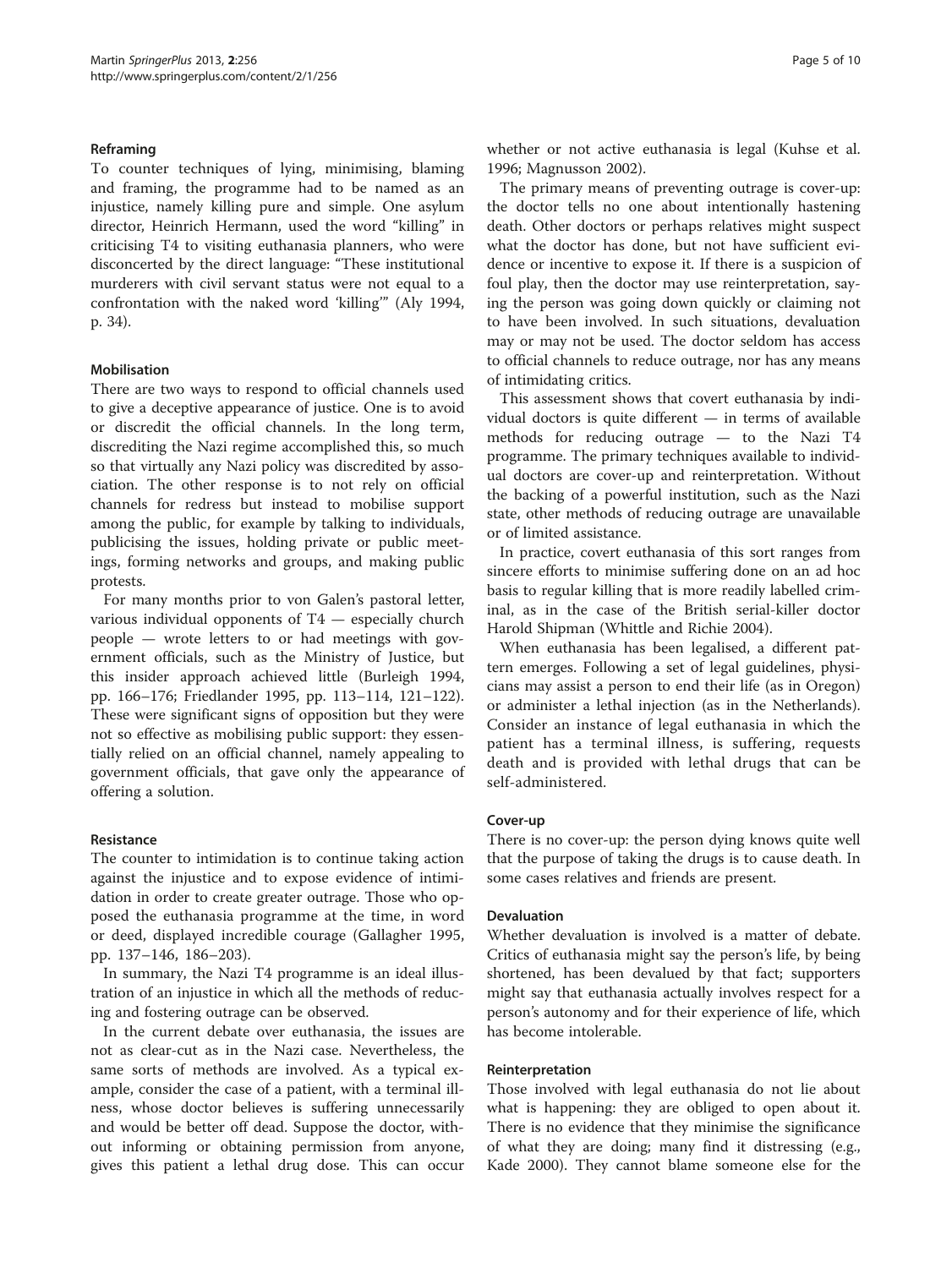death: they have to accept responsibility. The most important reinterpretation technique used is framing: they say that what occurs is voluntary and intended to reduce suffering — not an unfair termination of life and certainly not killing. For example, the Dutch government brochure Euthanasia: The Netherlands' New Rules defines euthanasia as "the termination of life by a doctor at the patient's request, with the aim of putting an end to unbearable suffering with no prospect of improvement" ([Ministerie van Volksgezondheid, Welzijn en Sport, n.d.](#page-9-0)).

Some would say that the Oregon state model is less than fully open, in that deaths in which physicians provide assistance are officially called natural deaths. The Swiss model is more transparent: legal oversight is provided by the criminal justice system; police investigate every death for legal compliance; and some right-to-die societies film deaths and immediately provide videotapes to the police (Ziegler [2009\)](#page-9-0). This also allows research into euthanasia deaths (Ogden et al. [2010](#page-9-0)) and thus greater understanding.

## Official channels

When proper procedures are followed, official channels authorise the process of dying. Critics of euthanasia allege that consent sometimes has not been given or that cases are not reported as they are supposed to be (Jeffrey [2009](#page-8-0), pp. 63–73, 84; Smith [1997,](#page-9-0) pp. 90–114). However, it is very difficult for critics to use complaint procedures to challenge decisions, because the laws authorising euthanasia provide protection to doctors and others involved if formal procedures are followed.

## Intimidation

There is little evidence that critics have been threatened or penalised. (See, for example, Thomasma et al. [1998\)](#page-9-0).

In summary, legal euthanasia involves few of the techniques typically used by powerful perpetrators to reduce outrage from injustice. There is little or no cover-up, little devaluation, reinterpretation only by framing, and little intimidation. The one exception is official channels: laws and judicial practice provide powerful protection for doctors and others involved in the process.

Note that this analysis does not by itself provide an endorsement of legal euthanasia. All it shows is an absence of most of the techniques commonly used by powerful perpetrators of actions potentially seen as unjust.

In this section, I have outlined the common tactics used by perpetrators to reduce outrage over euthanasia and some of the counter-tactics that can be used by those opposed to euthanasia. The Nazis, in killing hundreds of thousands of people with disabilities, used the full range of techniques for reducing outrage: cover-up, devaluation, reinterpretation, official channels and intimidation. On the other hand, individual doctors who

practise euthanasia, where it is illegal, typically rely primarily on cover-up. When euthanasia is legal, the pattern is quite different: only official channels might be seen as tools to reduce outrage.

So far I have analysed euthanasia in terms of tactics used to reduce concern. A different analysis, to which I now turn, is of tactics used to reduce concern about the opposite injustice: refusal of euthanasia.

# Denial of euthanasia as an injustice: tactics and counter-tactics

Many people believe that a person in great suffering, with little chance of relief, and who wants to die, should be allowed to do so (ProCon.org [2013](#page-9-0)). To deny such a death can, to them, be seen as inhumane, and they may be disturbed, concerned, upset or outraged. Because of this possible reaction, those who prevent such deaths may act to reduce adverse reactions. My aim here is to look at the tactics used for this purpose. Given that tactics can vary from country to country and time to time, I take some examples from Australia in recent years, for which the evidence is particularly striking.

## Cover-up

The first type of cover-up concerns the suffering that many individuals experience in being denied a desired peaceful death, including pain, discomfort and indignity. Information about such experiences is not censored officially, but is seldom publicised by doctors or relatives.

The second type of cover-up is about ways to achieve a peaceful death. This sort of information is not commonly publicised. It is relatively easy to learn about death from violent means, because of news reporting and television shows showing murders and suicides, but there are relatively few detailed descriptions of desired deaths using drugs, exit bags or other methods (for examples, see Ogden [2010a](#page-9-0), [b\)](#page-9-0).

The Australian federal government has taken cover-up to another level by passing a law against giving information, through electronic means, about how to die. That means that a website giving information about obtaining the lethal drug Nembutal and how much to take for a peaceful death is illegal. It is also illegal to offer this sort of information over the telephone. This law is aimed at the organisation Exit International, which specialises in offering end-of-life information. Philip Nitschke, the director of Exit, and his partner Fiona Stewart wrote a book, The Peaceful Pill Handbook, giving detailed information about various ways to die (Nitschke and Stewart [2006](#page-9-0)). It is banned in Australia.

The Australian federal government proposed introducing compulsory Internet filtering. Ostensibly aimed primarily at paedophilia websites, the target list of websites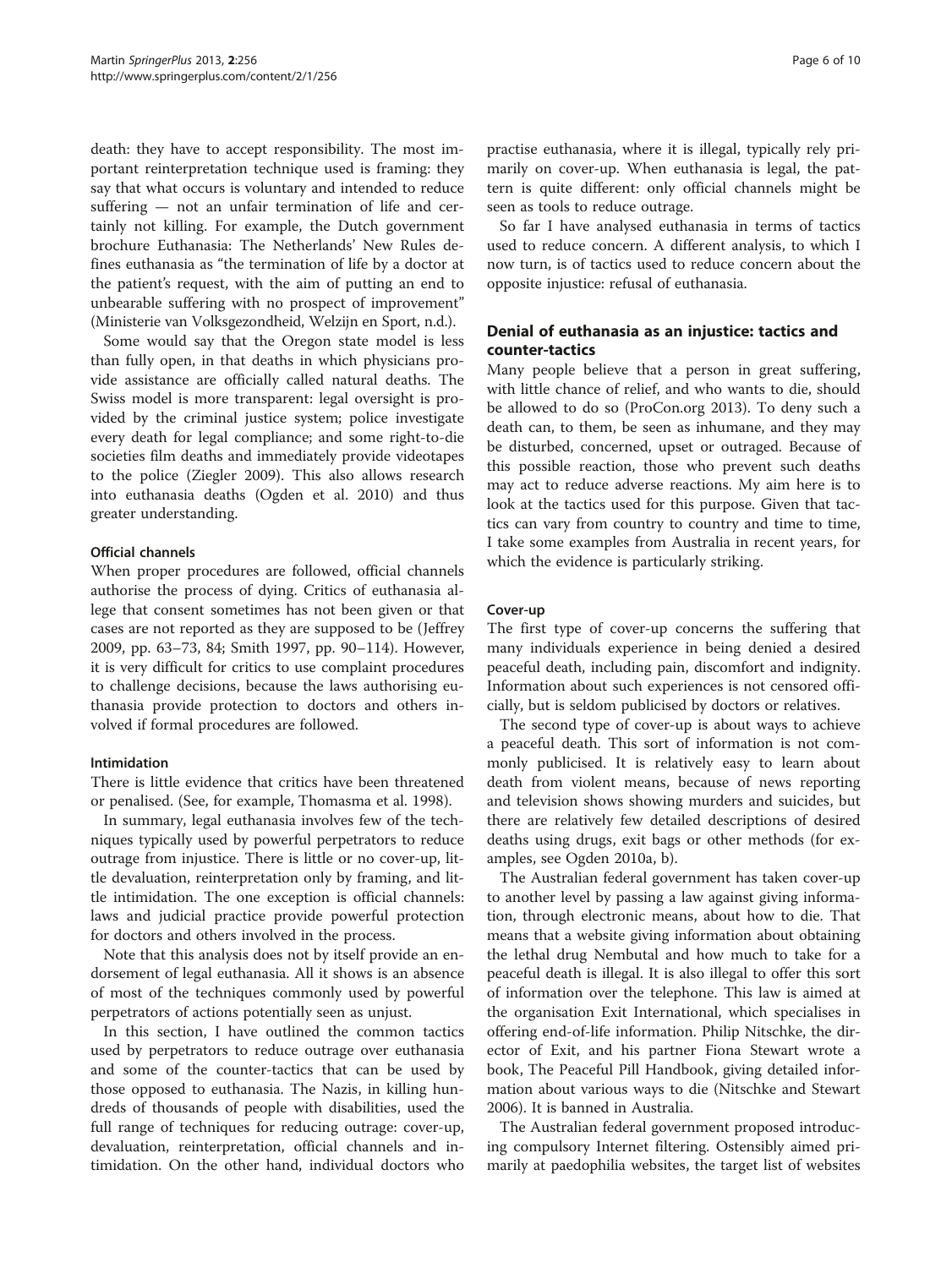included euthanasia sites (Duffy [2009](#page-8-0); Electronic Frontiers Australia [2010\)](#page-8-0).

Nitschke runs workshops about end-of-life options. In Australia, he is restricted about what he can say in a public meeting, so for more detailed information — such as that given in The Peaceful Pill Handbook — the meeting is closed and everyone in attendance has to join Exit International and, to prevent prosecution, sign a disclaimer stating that "none of the information provided in this workshop will be used in any way to advise, counsel or assist in the act of suicide, either my own, or any other persons." Nitschke has run the same workshops in other countries, including Britain, Canada, New Zealand and the US. In several cities, meetings have had to be cancelled or moved at the last moment after the organisation providing a venue — a church or library, for example — has withdrawn permission to use its facilities. Sometimes this withdrawal of permission has been despite constitutional free-speech guarantees such as found in Canada and the US (Bermingham [2009](#page-8-0)).

## Devaluation

People desiring to end their life often are assumed to be depressed (Jeffrey [2009,](#page-8-0) p. 81) or experiencing "demoralization syndrome" (Kissane et al. [2000\)](#page-9-0), namely suffering a mental illness. Some of those who assist others to die have been denigrated. For example, the US media dubbed right-to-die activist Jack Kevorkian "Dr. Death" and subjected him to "caustic character assaults" (Gailey [2003](#page-8-0), p. 190).

## Reinterpretation

Some critics say euthanasia is not appropriate because suffering from pain, breathlessness and nausea can be alleviated by well-resourced palliative care (Jeffrey [2009](#page-8-0)). Such claims may downplay the suffering associated with incapacity and loss of autonomy or due to less-thaneffective palliative care. Reinterpretation by blaming can occur when a person's desire to die is attributed to beliefs considered by some to be inappropriate. For example, some people believe they are a burden to their families — a belief sometimes fostered by family members — and hence it might be better if they were dead; reinterpretation by blaming can occur when such motivations are incorrectly attributed to individuals. Probably the most important reinterpretation is framing: seeing life as inherently valuable, irrespective of suffering.

## Official channels

In most countries, where euthanasia is illegal, appealing to medical or legal authorities to hasten one's death is futile: official channels endorse the denial of euthanasia rather than providing relief from it. Sometimes it is possible to obtain covert assistance to die from a sympathetic

doctor or nurse; however, making a public request for such assistance actually makes it more difficult to obtain, because medical personnel know they will then be under greater scrutiny (Nitschke and Stewart [2006](#page-9-0)).

## Intimidation

In most countries, assisting someone to die is illegal. One possible outcome is being charged with murder; Jack Kevorkian was brought to trial for murder on several occasions (Nicol and Wylie [2006,](#page-9-0) pp. 184–195). Trials of individuals for assisting a death send a warning to others to avoid this risk. Even short of a trial, conviction and jail, the prospect of being investigated can cause individuals to avoid assisting a death or speaking out about their past or likely future involvement in someone's death.

Each of these methods of reducing awareness, concern and action against the denial of euthanasia can be challenged. Some examples follow.

## Exposure

In recent years, a few individuals — such as Derek Humphry [\(2002\)](#page-8-0), Jack Kevorkian (Nicol and Wylie [2006](#page-9-0)) and Philip Nitschke (Nitschke and Stewart [2005](#page-9-0)) — have dramatically increased awareness of the issue of euthanasia (Côté [2012\)](#page-8-0). Their initiatives have received extensive media coverage. As individuals, they are the most public face of voluntary euthanasia campaigning.

The spread of the Internet has made censorship of options for dying far more difficult. To outflank the Australian government's ban on electronic communication of options for dying, Exit International put its phone line in New Zealand and hosts its website outside Australia. The Peaceful Pill Handbook is available in both printed and electronic editions and can readily be purchased in Australia from foreign outlets with little risk of detection.

## Validation

Whenever a person behaves with dignity, compassion and other valued traits, their behaviour gains in stature. The most important way of countering devaluation in the euthanasia debate has been to personalise the issue.

On several occasions, individuals with terminal illnesses have spoken out in support of being able to end their lives when, where and how they choose — and spoken in a calm, rational, sensible fashion, often despite great suffering (Nitschke and Stewart [2005](#page-9-0), pp. 256–266; Syme [2008](#page-9-0), pp. 231–244). Such individuals evoke sympathy and challenge the image of depression and irrationality.

The same applies to advocates of euthanasia. For example, Rodney Syme, a doctor based in Melbourne, spoke in public about his assistance to patients who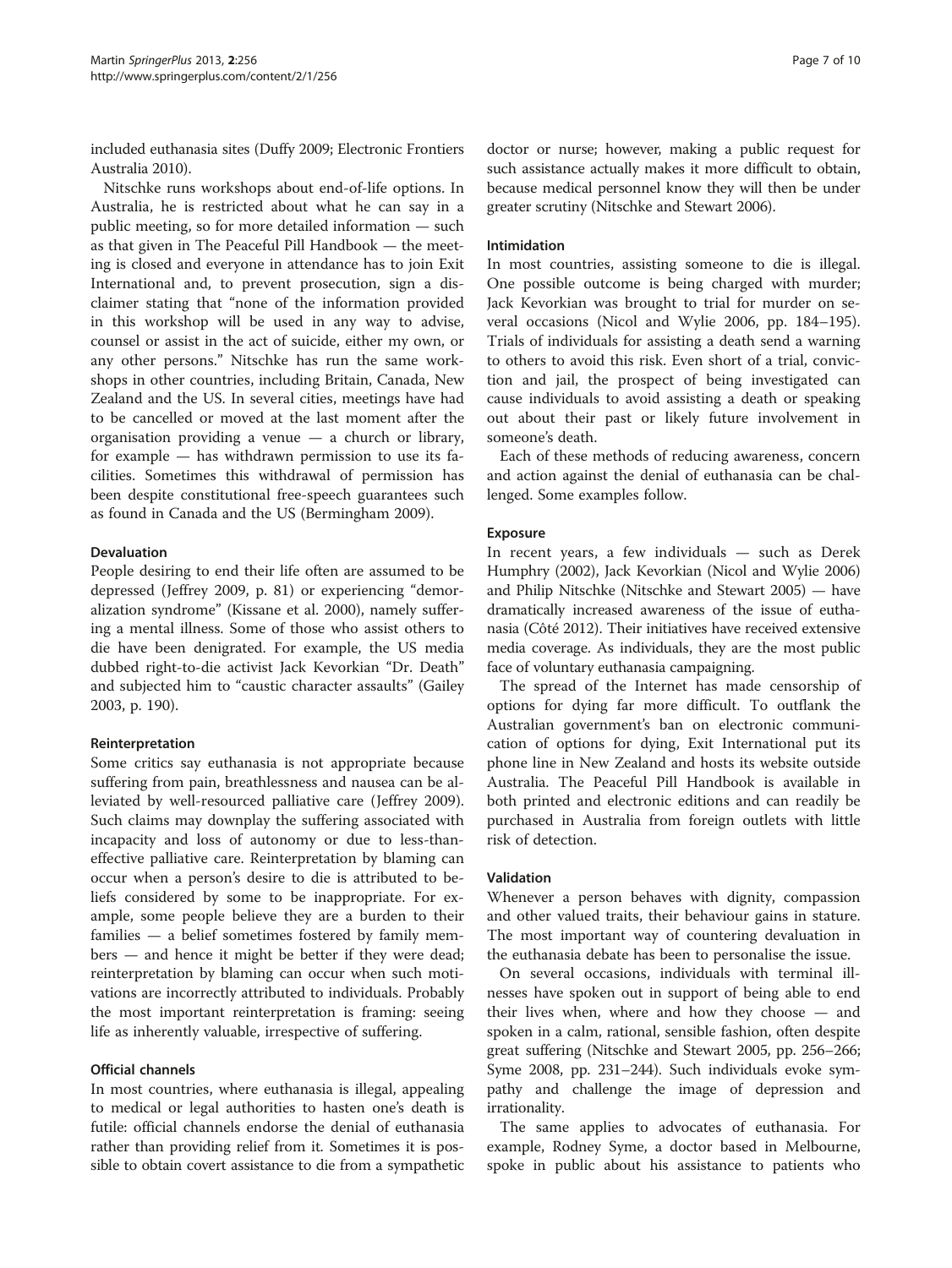wished to die, and gradually became more prominent in support of voluntary euthanasia. His status as a doctor, his sensitivity to suffering and his sensible discussion of the pros and cons of the issue help to validate the position he advocates (Syme [2008\)](#page-9-0).

## Reframing

Advocates frame the issue in ways that emphasise what they believe are the key injustices: unnecessary suffering and the denial of the right to die. Language is important: "death with dignity" and "right to die" are ways of framing the issue that avoid the negative connotations of "euthanasia" and "suicide," not to mention "killing" and "murder." Some societies have changed their names from "Voluntary Euthanasia" to "Dignity in Dying" or related names to avoid connotations of the word euthanasia. The Hemlock Society in the US has become Compassion and Choices.

## Mobilisation

Supporters of voluntary euthanasia have used a wide range of methods to promote their goals, including creating organisations, holding meetings, advising individuals, publishing leaflets and articles, seeking media coverage and, in some cases, supporting those who defy the laws, in what might be called civil disobedience. These organisations and activities collectively can be said to constitute a social movement (Côté [2012](#page-8-0); Hillyard and Dombrink [2001](#page-8-0); McInerney [2000\)](#page-9-0).

Some organisations seek legal change largely through putting pressure on governments, an approach that can be seen as using official channels. Others, for instance Exit International, advocate direct action, namely enabling individuals to obtain knowledge and tools for their own deaths (Nitschke and Stewart [2005\)](#page-9-0).

## Resistance

Some supporters of voluntary euthanasia have defied laws. Jack Kevorkian developed a machine to allow people to end their lives and used it in the face of lawmakers seeking to prosecute him. (Eventually he was jailed for murder [Nicol and Wylie [2006\]](#page-9-0)). Philip Nitschke, in his book The Peaceful Pill Handbook and in Exit seminars, provides information to people on how they can end their lives — though some of the methods involve breaking the law. For example, many Australians have visited Mexico and legally purchased Nembutal but then illegally brought it back to Australia in case they feel the need to use it.

In summary, in countries in which euthanasia is illegal, there is an ongoing struggle between its opponents and supporters. In some countries, for example Australia, the measures taken by opponents include cover-up, devaluation, reinterpretation, official channels and intimidation —

every one of the techniques typically used to reduce outrage over something seen by others as unjust.

In this analysis, I have not tried to assess whether refusing people's requests to die actually is an injustice. The analysis here is of tactics. It is possible to say that some of the tactics used by opponents of people's requests to die are characteristic of acting in ways that reduce outrage over injustice.

## Conclusion

In many studies of euthanasia, the focus is on medical, legal or moral dimensions of the issue. Here a different focus is introduced: on tactics used to reduce or increase outrage. This analysis is based on the observation that the same types of tactics are used in a wide range of areas  $-$  from sexual harassment to genocide  $-$  by powerful perpetrators to reduce public discontent about something perceived as wrong. Powerful perpetrators especially when backed by government — can use the techniques of cover-up, devaluation, reinterpretation, official channels and intimidation. On the other hand, weak perpetrators, such as doctors who euthanise patients without official sanction and without significant resources, typically rely mostly on cover-up.

By highlighting and classifying the tactics used in a contentious area, it is possible to say whether the tactics are characteristic of a powerful perpetrator doing something potentially perceived as unfair (Martin [2007\)](#page-9-0). This approach is well suited to the euthanasia debate because there are two potential injustices involved: the injustice of euthanasia and the injustice of denying euthanasia.

An examination of the infamous Nazi T4 programme reveals ample evidence that the perpetrators used all five methods to reduce outrage. The obvious inference is that the programme, in the eyes of many parents, relatives and other citizens, was highly objectionable, which is exactly what historians of the programme have documented.

The other potential injustice is denial of euthanasia. Here, also, there is evidence, at least in some places, of all five methods of reducing outrage. The implication is that many people believe that this denial is unjust again, something that is expected, given that opinion polls reveal considerable support for euthanasia in appropriate circumstances. On the other hand, in places such as the Netherlands and Oregon where euthanasia is legal, there is little evidence of the methods for reducing outrage. Some critics are indeed outraged by the practices in these places, but authorities and supporters do not seem to have adopted methods to suppress opposition.

One value of this analysis is showing ways for challengers to increase outrage over practices they oppose. To do this, it is useful to expose the actions, validate those who are the targets, interpret the actions as unjust, mobilise support (and avoid or discredit official channels),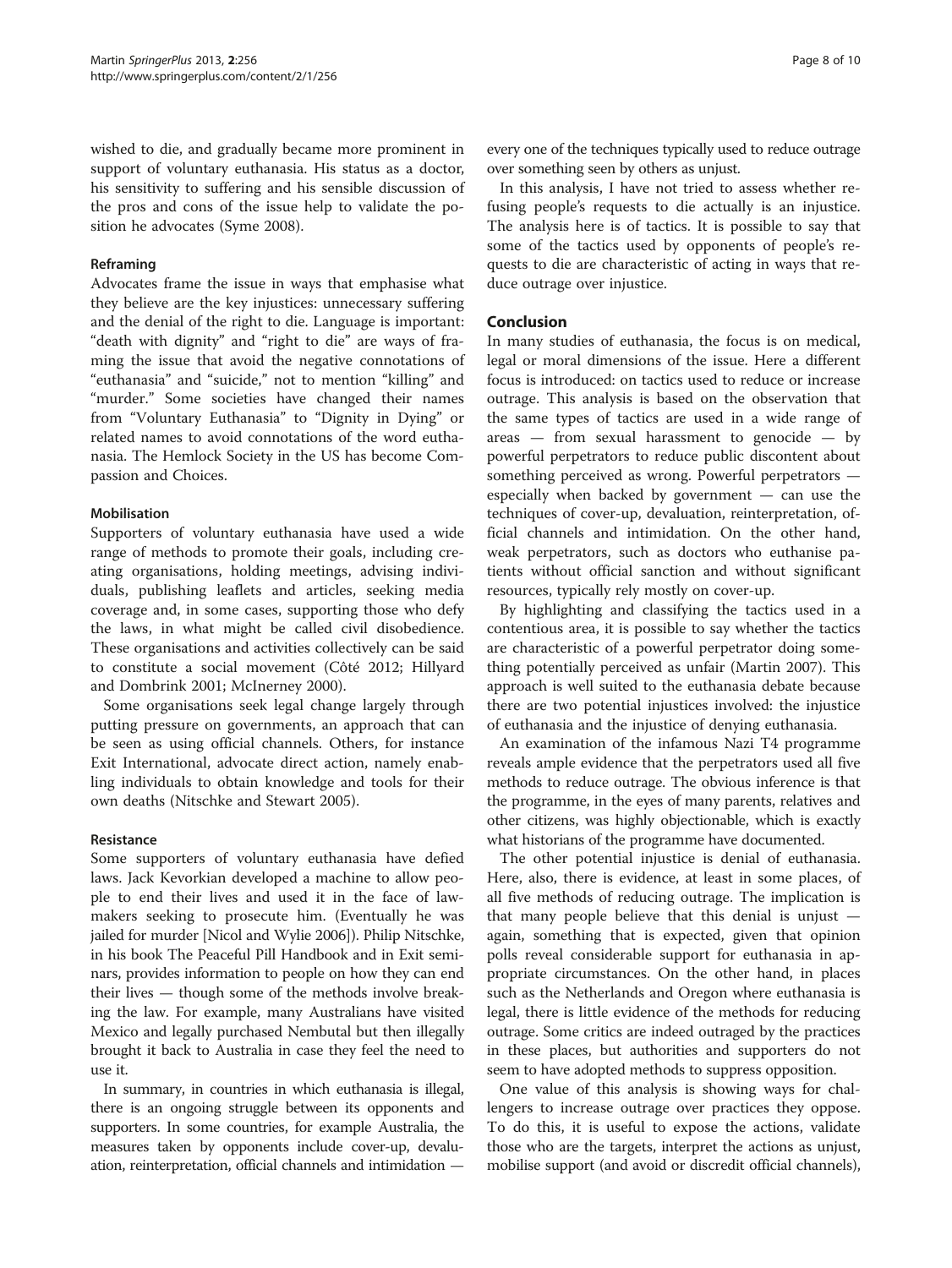<span id="page-8-0"></span>and resist intimidation. Groups in the right-to-die movement have used most of these methods. It is noteworthy that many voluntary euthanasia groups put much of their energy into official channels, namely seeking law reform, which actually dampens outrage.

Given that two competing injustices are involved euthanasia and its denial — analysis of tactics provides a way of judging appropriate behaviour. Those who believe in a fair treatment of the issues can ask the following sorts of questions.

- Are we open about what is happening and do we allow others to present their viewpoints without hindrance?
- Are we respectful of everyone involved?
- Are we truthful? Do we accept responsibility?
- Do we encourage as many people as possible to be involved with the issue, whatever their viewpoint?
- Do we act to reduce threats to and coercion of anyone involved?

The framework presented here for examining tactics in the euthanasia controversy can be used to examine tactics used in other controversial health issues, such as abortion and stem-cell research. The basic approach is to examine the methods used by powerful players on each side. If these fit a consistent pattern of covering up adverse information, devaluing others, reinterpreting the events using lying, blaming and minimising, using official channels to give an appearance of justice without the substance, and intimidating opponents, this is characteristic of the behaviour of powerful perpetrators of injustice. If, on the other hand, the tactics fit a consistent pattern of being open about information, respecting everyone including opponents, avoiding deception and blaming, not relying on authoritative endorsement, and avoiding intimidation, this is characteristic of an approach that is open and honest.

A consistent pattern of tactics does not indicate whether a side is right or ethical, but it does suggest whether or not it is "playing fair" and allowing audiences to obtain information, study arguments and assess the issue free of deception, threats and inducements. The normal approach to health controversies is to assess the issues to decide which arguments are correct or which actions are appropriate; actions to support one's preferred stance may not be studied or questioned, whereas unsavoury ones taken by opponents are castigated. By looking for patterns in tactics, a different perspective is provided on the controversy. Sometimes actions are more revealing than words.

#### Competing interests

I joined Exit International in order to be able to witness the members-only component of Exit workshops run by Philip Nitschke.

#### Acknowledgements

I thank Nicola Marks and Russel Ogden for extensive comments on drafts. Philip Nitschke, Fiona Stewart and Stephen Ziegler provided valuable feedback. Several anonymous referees offered numerous helpful suggestions. Thanks also to Anu Bissoonauth-Bedford, Rae Campbell, Bryce Fraser, Peter Gibson, Ian Miles, Beverley Peet, Melissa Raven, Colin Salter, Frances Steel, Viji Venkat and Ellen Wilkinson for textual suggestions.

#### Received: 12 February 2013 Accepted: 3 June 2013 Published: 6 June 2013

#### References

- Aly G (1994) Medicine against the useless. In: Aly G, Chroust P, Pross C (ed) Cleansing the Fatherland: Nazi medicine and racial hygiene. Johns Hopkins University Press, Baltimore, MD, pp 22–98
- Bandura A (1986) Social foundations of thought and action: a social cognitive theory. Prentice Hall, Englewood Cliffs, NJ
- Battin MP (2005) Ending life: ethics and the way we die. Oxford University Press, Oxford
- Bermingham J (2009) An unholy debate: Vancouver church opens its doors to right-to-die advocate. National Post, Canada, p A.3
- Boltzmann Institute of Human Rights (2013) Atlas of torture: observing the situation of torture worldwide. [http://www.atlas-of-torture.org/.](http://www.atlas-of-torture.org/) Accessed 2 June 2013
- Bryant MS (2005) Confronting the "good death": Nazi euthanasia on trial, 1945–1953. University Press of Colorado, Boulder, CO
- Burleigh M (1994) Death and deliverance: "euthanasia" in Germany c. 1900–1945. Cambridge University Press, Cambridge
- Clark D (2002) Between hope and acceptance: the medicalisation of dying. BMJ 324:905–907
- Côté RN (2012) In search of gentle death: the fight for your right to die with dignity. Corinthian Books, Mt. Pleasant, SC
- Duffy M (2009) Web filtering pulls plug on euthanasia debate. Sydney Morning Herald, 22 May, p. 15
- Electronic Frontiers Australia (2010) Open Internet. [http://openinternet.com.au/.](http://openinternet.com.au/) Accessed 2 June 2013
- Engel S, Martin B (2006) Union Carbide and James Hardie: lessons in politics and power. Glob Soc 20(4):475–490
- Friedlander H (1995) The origins of Nazi genocide: from euthanasia to the Final Solution. University of North Carolina Press, Chapel Hill, NC
- Gailey EA (2003) Write to death: news framing of the right to die conflict, from Quinlan's coma to Kevorkian's conviction. Praeger, Westport, CT
- Gallagher HG (1995) By trust betrayed: patients, physicians, and the license to kill in the Third Reich. Vandamere Press, Arlington, VA
- Goffman E (1970) Strategic interaction. Blackwell, Oxford
- Gorsevski EW (2004) Peaceful persuasion: the geopolitics of nonviolent rhetoric. State University of New York Press, Albany, NY
- Gray T, Martin B (2006) Defamation and the art of backfire. Deakin Law Review 11(2):115–136
- Gray T, Martin B (2007) Abu Ghraib. In: Martin B, Justice ignited. Rowman and Littlefield, Lanham, MD, pp 129–141
- Gray T, Martin B (2008) My Lai: the struggle over outrage. Peace Change 33(1):90–113
- Griech-Polelle B (2001) Image of a churchman-resister: Bishop von Galen, the euthanasia project and the sermons of summer 1941. J Contemp Hist 36(1):41–57
- Herd A (2006) Amplifying outrage over children overboard. Soc Altern 25(2):59–63
- Hillyard D, Dombrink J (2001) Dying right: the death with dignity movement. Routledge, New York
- Humphry D (2002) Final exit: the practicalities of self-deliverance and assisted suicide for the dying, 3rd edition. Dell, New York
- Jasper JM (2006) Getting your way: strategic dilemmas in the real world. University of Chicago Press, Chicago
- Jeffrey D (2009) Against physician assisted suicide: a palliative care perspective. Radcliffe, Oxford
- Jowett G, O'Donnell V (2006) Propaganda and Persuasion, 4th edition. Sage, Thousand Oaks, CA

Kade WJ (2000) Death with dignity: a case study. Ann Intern Med 132:504–506

Kelman HC, Lawrence LH (1972) Assignment of responsibility in the case of Lt. Calley: Preliminary report on a national survey. J Soc Issues 28:177–212